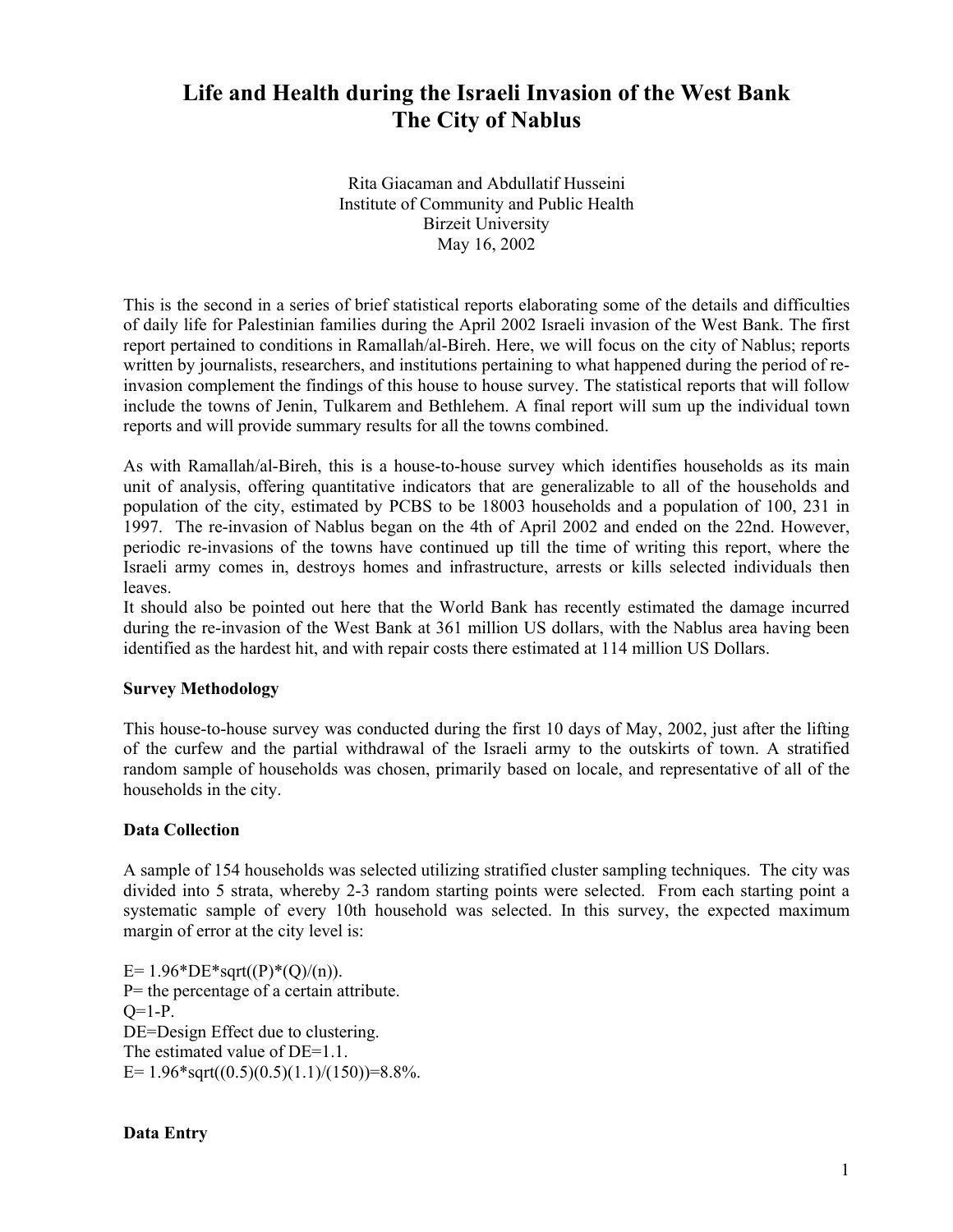Data entry was completed using the ACCESS database. Proper control structure was defined on closed questions. Data was transferred to SPSS using "StatTransfer" software. Double entry was conducted for a sample of the questionnaire to check for errors that could not be detected by the control structure defined in ACCESS. One out of 50 questionnaires experienced swapping values like 1 entered instead of 2 or visa versa.

# **The Results:**

One hundred and fifty four household heads or adult members were interviewed. The mean age of respondents was 42 years. Fifty one percent were women and the rest men. Fifteen percent were illiterate, 27% with elementary schooling, 18% with preparatory, 25% with secondary, 8% with higher diplomas, 6% with bachelor's degree (considerably less than the 20% found in Ramallah/Bireh) and 2% master's degree or more. While caution should be made when comparing with PCBS figures, as those pertain to the population 10 years or over, PCBS reports for 1997 Nablus a 6% rate of illiteracy, 15% as being able to read and write, 63% with secondary schooling or below, 6% with post high school education, 9% with bachelors degrees, and 9% with more than bachelors.

The average household size was 6.22 persons per household, lower than the 6.8 found for Ramallah, but higher than the 5.4 reported by PCBS for Nablus in 1977, again perhaps indicating a shift in household composition as a result of the re-invasion. The smallest household in this survey was composed of three persons and the largest 21. Of the total 15% only were composed of extended family (with three or more generations living together) again lower than the 28% found for Ramallah, and also lower than what has been reported for Nablus by PCBS in 1977, at 23%.

## **Family Composition Change during Exceptional Circumstances**

Examining the data in relation to shifting household composition during the re-invasion, with families housing other families during the curfew and siege in protection against danger, and as families moved out of dangerous areas into perceived less dangerous ones, we find results similar to those found for Ramallah /Bireh. Here 29% of the respondents reported housing other families and or friends during the reinvasion, almost the same rate (30%) as in Ramallah/Bireh. Of those reporting housing people other than household members, two thirds (as in Ramallah/Bireh) reported that they were members of their extended family, one tenth housed neighbors (probably because the army took over their homes) one tenth friends (as opposed to a higher quarter in Ramallah/Bireh), and the rest a mix, even members of the national security, or strangers who do not live in town who were stranded.

When asked why guests sought shelter in their homes, about half reported guests moved in because of shelling, the presence of the army close by and fear for their lives, as their areas were deemed too dangerous; about one tenth thought that being with family gives the feeling of safety; another one tenth reported the presence of a pregnant woman at home, due to deliver soon, and thought it better to move out of their area presumably because health services are easier to reach where they moved; another one tenth moved out of their homes because the army took the home over, occupied it and used it for its own purposes, and the rest a mix of reasons such as having been used as a human shield, and ending up somewhere else other than home, living in a place outside and inside Nablus and stranded there during the re-invasion, and home destroyed by shelling.

The results from Nablus seem to be comparable to those of Ramallah/Bireh, perhaps indicating a pattern of generalized response to emergency combined with similar conditions that led people to act in similar ways. Again, these results are important in that they demonstrate this temporary shift in household composition and internal migration in search of some safety as an important feature of conditions during the period and also as an important method of coping with war. Strong family and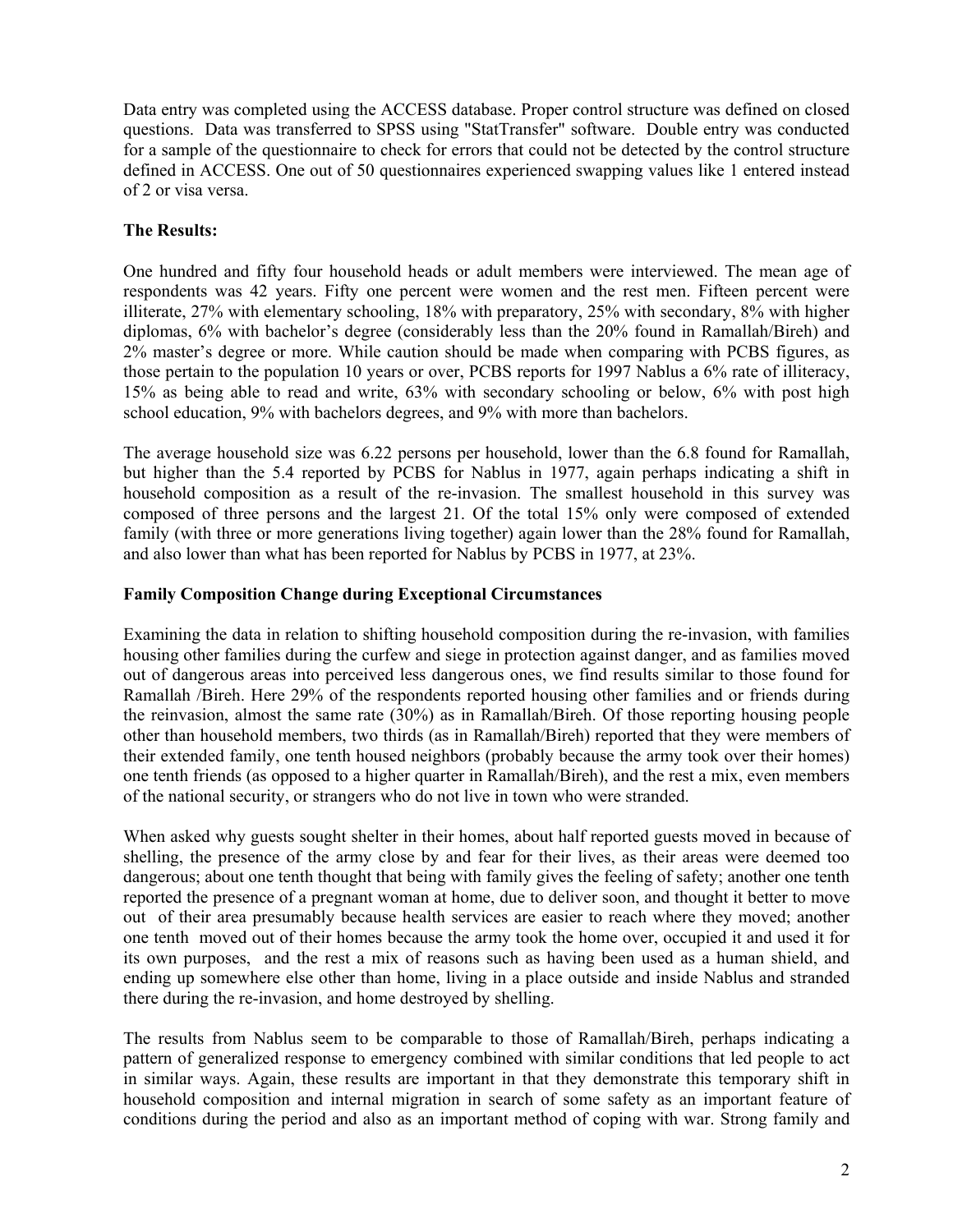communal ties become more important than usual during exceptional circumstances, and prompt active cooperation of families, neighbors, and friends with each other.

## **Loss of Work**

Of the female respondents, 76% were housewives, and the rest, or 14% were working women: this is almost exactly the same level of women's paid work as in Ramallah/ Bireh, and almost identical to the 14.5% reported by PCBS in 1997. Women are mostly employed in white-collar occupations.

For men, 15% were employers or owner-operators in the private sector, owning a shop or running a private operation, a low of 5% were professionals (teachers, nurses, doctors lawyers), 24% were white collar workers, lower than the 32% for Ramallah al-Bireh, and a high of 38% were semi-skilled or unskilled workers. Fourteen percent reported themselves as having been unemployed prior to the invasion, compared to the 7% rate of unemployment reported by PCBS for 1997 for those ages 10 or above, but close to the 12% reported for Ramallah/Bireh in our survey. The rest were students. Of those reporting that they were working prior to the invasion, 27% reported job loss since that time. Of those, more than three quarters explained this new unemployment because of the collapse of the economy and the market since the invasion, and the rest blamed the closures and siege. These results are very similar to those obtained for Ramallah/Bireh and point to perhaps a generalized as opposed to locale specific increase in poverty levels, even beyond what was estimated by PCBS for the first six months of the Uprising.

#### **Unavailability of basic services**

Nablus suffered serious electrical current cuts during the re-invasion and curfew that had a negative impact not only on family life, but on commercial enterprises as well, with reports of substantial loss of food items that required refrigeration. In this survey, a high of 47% of respondents reported living without electricity for most or all of the period of re-invasion, a rate that is higher than Ramallah/Bireh (20%), and confirming in part the observation that Nablus was perhaps most hardly hit of all the towns. Being without electricity certainly complicates family life to a considerable extent, especially given children and additional guests as well. About 45% reported the loss of electricity for some of the time, and 8% reported no electrical shortages at. Just to note, electrical current interruptions also affected an estimated population of 14,000 people in nearby villages, as the Nablus Electric Company serves not only the City, but also selected nearby locales.

Thirty nine percent of households reported tubed water shortages most or all of the time, a rate similar to that of Ramallah, again due to shelling, bombing, shooting and vandalism affecting the different levels of the water system. Thirty nine percent reported water shortages for part of the time, and 22% no water shortages at all. During such a period, people usually rely on water wells. Of the total who have phones, 44% had their telephone lines cut all of the time, 7% most of the time, 15% some of the time and the rest did not face problems with phones.

The majority of households, on the other hand (84%) reported no problems with sewage disposal, with the rest reporting blown up sewage pipes mostly and cesspools not being emptied. As in Ramallah, the garbage problem was major, affecting 98% of families who said that they had serious problems getting rid of their garbage, mostly reporting the problem of un-emptied garbage containers, as municipal services came to a halt during the period. Several families reported not being able to get the garbage out of the house, with garbage piling up inside their home. On the whole, given that the areas that were mostly affected by the violence were hardest hit in terms of loss of electricity, water and phones combined, family lives must have been very difficult indeed, especially among families with young children and elderly and disabled members.

#### **Low on Food and Cash**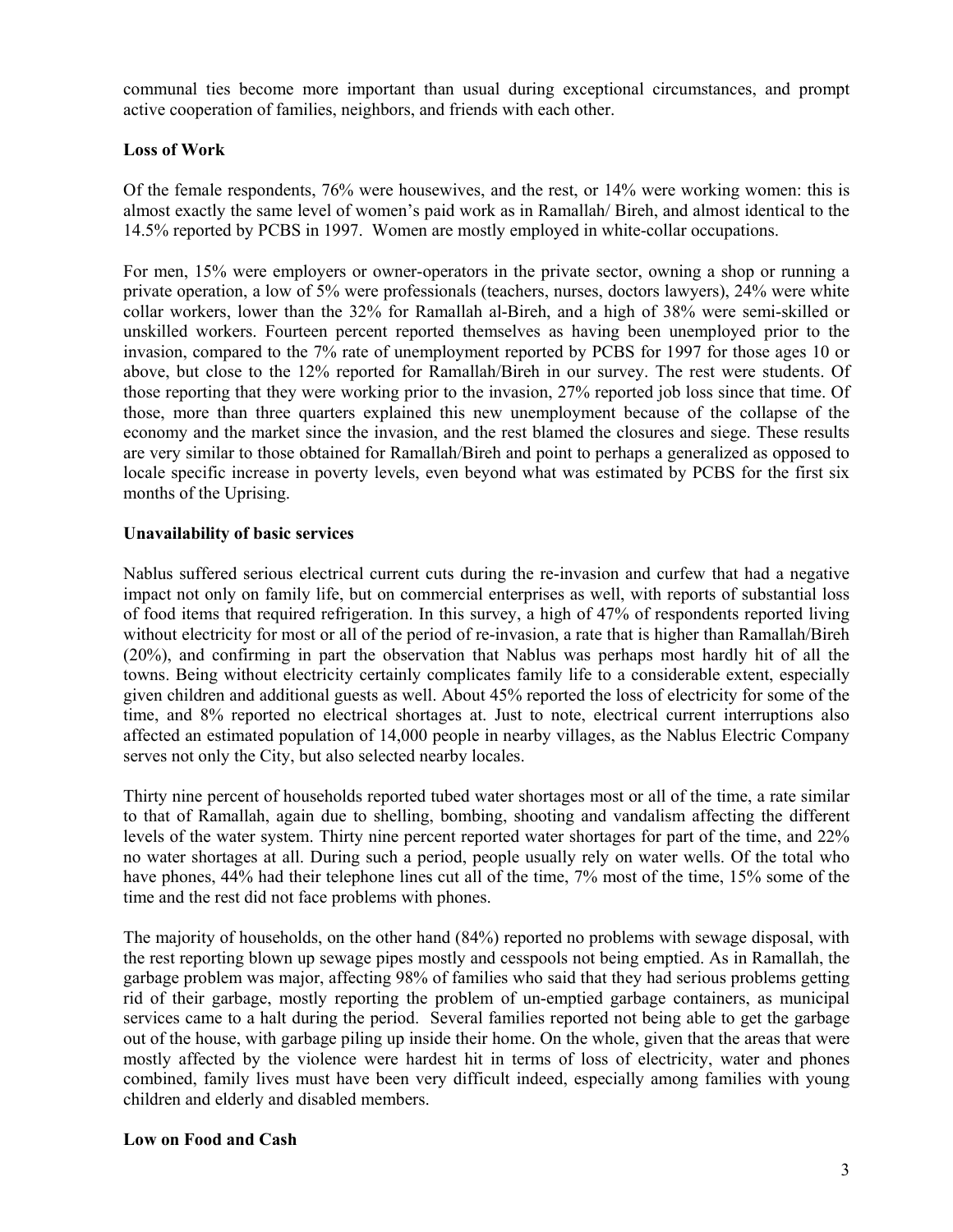Of the total respondents, 37% reported food availability problems during the reinvasion and curfew period, and 43% reported food unavailability in the market, once the curfew was lifting periodically for people to shop for essentials. Of the total, 33% also reported a problem of cash availability, less than the reports from Ramallah (54%), perhaps because either because Nablus is a strong commercial center or because it has more extended family support networks than Ramallah, where a first impressions that one gets of Ramallah might lead one to think that household cash is more abundant there, given Ramallah's function as a center of institutions and government.

In Nablus, the pattern was similar to Ramallah, with an initial period where there was no curfew lifting at all and families could not get out to buy food, followed by a period where the curfew was lifted but selected fresh food items were not available, followed by an easing up of the problem of food availability and the uncovering of the problem of cash availability. The difference here is that throughout the re-invasion, banks did not re-open, even for the minimal services offered in Ramallah.

When asked about how the families coped when faced with low food supply, 7% began to bake their own bread at home (in contrast to a higher 18% in Ramallah), a high of 38% relied on families and friends, a significantly higher rate than in Ramallah (5%), 20% reported substituting one type of food with another, and the rest gave mixed answers, with austerity measures of eating less frequently reported rather less than in Ramallah, and raising questions as to why this was one important method of coping in Ramallah, when in Nablus, it appears not to have been otherwise. Again, the higher rate of family reliance may be an answer. However, and unlike Ramallah, a surprisingly high rate (about 20%) reported substituting milk for children with tea, not only losing an important source of protein and calcium, but contributing to the problem of loss of food iron from the body as tea chelates iron and blocks its absorption. These results raise the question of the need to conduct a specific nutritional status of children survey that includes clinical exams focusing on anemia in childhood during exceptional circumstances.

As for cash availability problems, Nablus residents managed in slightly different ways than in Ramallah: 36% reported spending less in contrast to a higher 50% in Ramallah, ( yet eating less was hardly reported in Nablus, perhaps because Nabulsis store larger quantities of food at home), 30% borrowed money from families and friends, 28% relied on food shops loaning them food on account ( as in Ramallah) 8% delved into savings intended for use for purposes other than eating, and 7% resorted to living with what was at home(more than 100% as multiple reports were allowed). Overall, while families emerged out of the crisis, difficulties are not over yet, with the continuation of siege, collapse of the market and problems of unemployment forming serious family life problems in this community.

#### **Shooting, Explosion and Destruction of Property and Institutions**

When asked about shooting, explosions and destruction in their areas, a high of 57% reported that they endured much of that during the period , almost continuously (Ramallah: a lower 29%), 29% a lot of the time, and 13% only a little, again confirming the observation that Nablus was harder hit than Ramallah. Again the results seem to be related to the area where households are located, locations in and near the old City suffering more damage, such as Ras al-Ein and Krum Ashour, as well as al-Quds and Nablus Street in the nearby vicinity. That is, the main assault seems to have been on the Old City and its surrounding areas, as this survey seems to indicate.

In response to how households managed, 57% reported hiding in fear, lack of sleep and mental distress; 14% reported the family hiding in one room, speaking quietly so as not to draw the army's attention to their presence, 9% reported having to pay attention to children who were in great fear, again crying and urinating uncontrollably on themselves, and the rest responded in a variety of ways,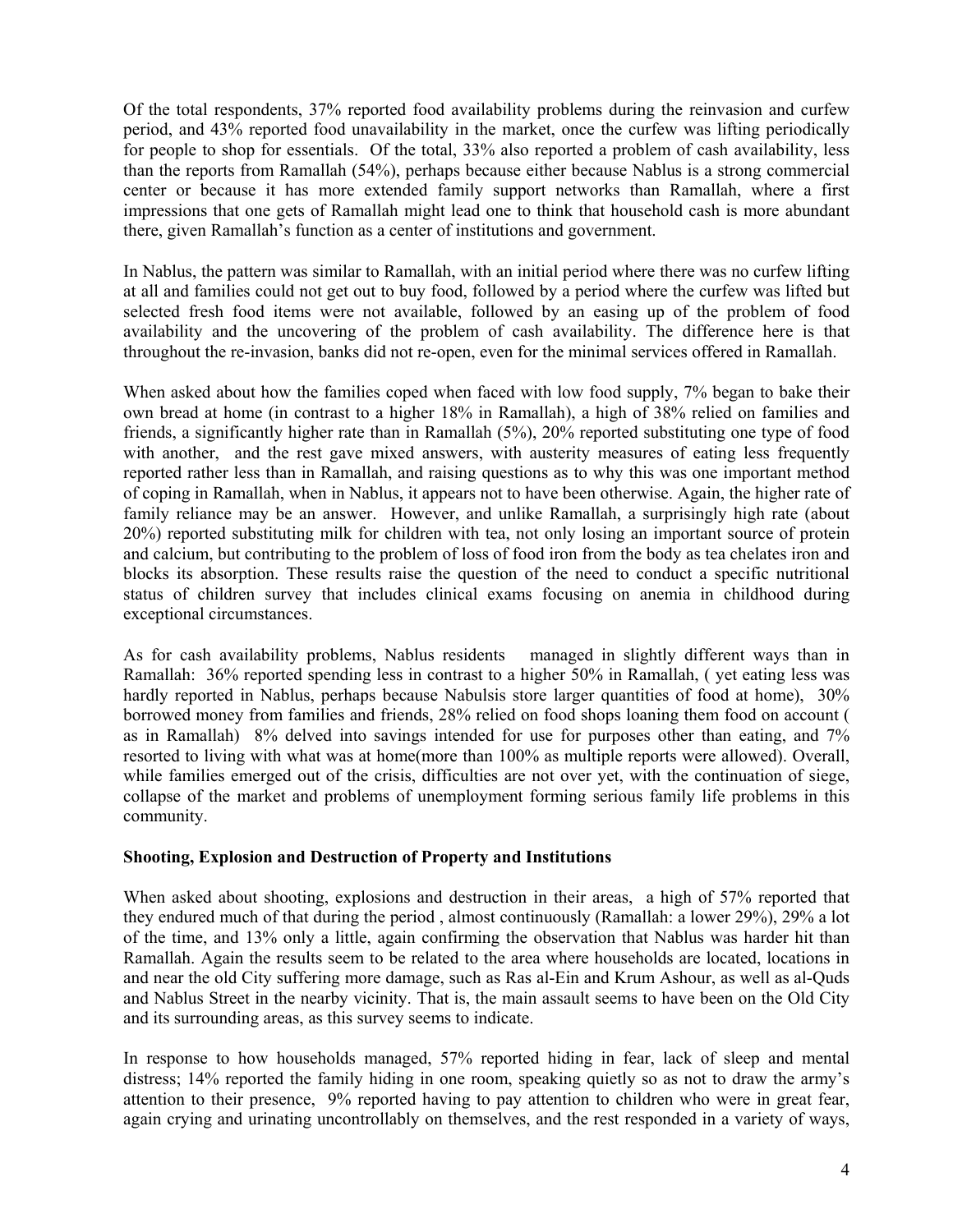including depression, learning the lessons and withstanding in resistance, waiting till the army came inside the house, or even behaving normally, at 5%, as fear has become ordinary or a way of life.

Again, consistent with the above findings, a high of 67% (Ramallah: 52%) reported considerable destruction in their neighborhoods. Of those, a high of 44% (Ramallah 39%) reported pervasive destruction of retaining walls, telephones, electrical poles, shops, pavements, cars and even traffic signs; 22%, as in Ramallah, reported the destruction of homes, doors, the breaking of furniture and windows as well as water pipes while 13% reported the destruction of nearby homes as well, which combined (35%) point to a higher level of home destruction than in Ramallah; and with scattered answers such as: I cannot describe what I saw, or, bullets shot into the house.

Of the total, 34% reported that their home was directly exposed to shooting, bombing, and destruction, compared to 28% in Ramallah. More than half reported that the shooting was directed to their home's walls, glass, entrances and retaining walls; a quarter (Ramallah = one fifth) reported that the army occupied their homes, destroyed and broke windows, cupboards, furniture, threw food out of cupboards and all over the place and dirtied their homes, again pointing to the higher severity of incidents in Nablus; 2% reported theft by the IDF; and the rest reported destruction of water pipes and sewerage.

Of the total households, 50% reported that their homes were searched by the Israeli army (41% for Ramallah). Respondents also reported the arrest of at least one of their family members in 24% of the cases, probably during home searches, but not solely. These are likely to have been temporary arrests of course, but certainly add to the weight of fear and terror in the family. Among those with searched homes, over half reported that IDF broke the belongings in their homes in the process, with a high of a fifth reporting theft of belongings adding weight to the reports on the IDF stealing people's belongings but casting doubt on the assumption that theft was more prevalent in Ramallah. This impression may be due to the fact that documentation of theft took place earlier and more precisely than in other towns, rather than Ramallah being an exclusive venue where Israeli soldiers engaged in widespread theft. These results indicate once again the appearance of a picture of systematic theft, and not only destruction and vandalism.

Asking about the workplace of household members who were working prior to the invasion, 12% reported direct damage there, very low in contrast to the high of 41% in Ramallah, perhaps the effect of the higher level of indiscriminate violence against homes that took place in Nablus and the assault on institutions, particularly ministries, in Ramallah. Again, cars were directly affected by the violence in 9% of the cases in Nablus, compared to a high 19% for Ramallah. On the whole, though, these results demonstrate that, a consistent pattern of vandalism is beginning to appear, that may be reenforced or negated once we analyze the results from the other towns. However, as it stands now, the results at hand cannot be justified by the claims of 'incidental occurrences' of such awful destruction nor 'security' considerations. What appears to be the case instead is a systematic attempt and destruction, violence and the construction of fear in a very large number of the population.

#### **Medications**

A lower than expected 22% of households (Ramallah: 49%) reported a medication availability problem during the period. It is not clear why this large discrepancy between households in these two communities, but may perhaps pertain to differing household routines and ways of life, with Ramallah residents being more 'urbane', and less inclined to storage of things at home, and even perhaps more inclined to be dependent on medications as a way of life. In addition, Nablus residents may have learned from the experience of the earlier Ramallah invasion and stocked up with needed medications. Of those with this problem almost half (a quarter for Ramallah) just waited until the siege was over, one quarter got help from neighbors and friends ( substitute medications probably),one tenth called the Red Crescent,, one twentieth called the UPMRC, and the rest used indigenous medical practices, or managed to reach hospital. Negative ramifications or complications because of the absence of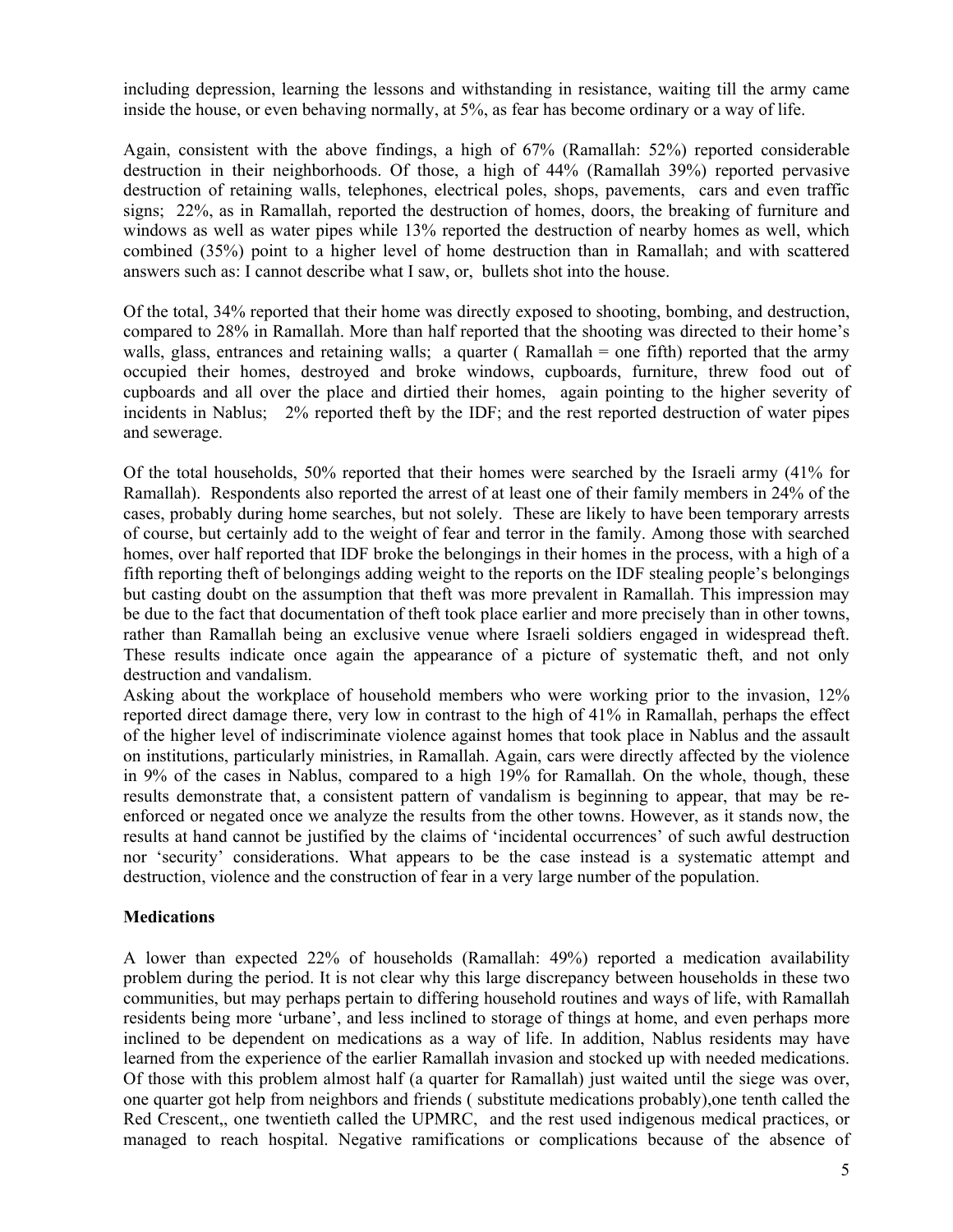medications was reported by almost half of those who reported problems with medication unavailability, with 1/6th specifically reporting out of control diabetes mellitus – increasing in this way the risk of future complication on the heart, kidney and eye, among other organs. Again, the long term effects of the sudden interruption of needed medications, especially in the case of difficult to control chronic diseases – such as hypertension and diabetes, can only be speculative, yet the reports do indicate the need for a study of the consequences of the lack of medications, and perhaps more importantly the lack of primary and secondary care among selected groups within the population as an important priority research in the near future.

#### **Mental Health**

Again in contrast to Ramallah, with the rate of mental health problems reported in households as high as 93%, a lower 70% of responded stated that they faced a variety of problems with various members of their family. Given the higher severity of the onslaught in Nablus compared to Ramallah, perhaps these results are indicative of the 'awareness' of the symptoms of the problem, or perhaps willingness of respondents to spell out mental health problems without worrying about 'taboo and image', that is, if our assumption of a more 'urbane' and exposed Ramallah is correct. Surely, these differences call for further investigation. Of all of the respondents here, a high of 53% reported the problem in terms of fear, screaming, crying, inability to eat or sleep and psychological disturbances generally, and 12% focused on these symptoms in children especially. When asked about how they managed these symptoms and coped with these trying times, a high of 22% singled out praying as a method of coping (Ramallah:6%), followed by a focus on relieving children's fear, sleeping with them and taking care of them at 20%, 17% drew on self control and ability to withstand and only 7% reported watching television (probably because the electrical cuts were more severe and longer) playing cards etc., and then a range of answers such as' dealt with the situation as normally', drinking indigenous herbs to feel better, seeking the help of a counselor, sleeping at the neighbor's and calling friends and family to see if they are all right.

#### **Views on Current Conditions**

The last question asked to respondents pertained to their views on the current conditions. Again a high of 74% reported views expressing despair and misery over what is happening to their lives (Ramallah:71%), an additional 30% showed great concern over the family's financial situation, with the rest offering a range of answers such as ' Excellent because we deserve what happened to us', and ' These are abnormal times, they will come again', 'God Almighty will make the conditions better', ' What Israel and America want will happen', ' This calls for our insistence on popular resistance' and 'This indicates a crisis in politics, in lack of clear vision and strategy and lack of unity'. These answers combined, and collated with the Ramallah results allows for a picture to emerge focusing on the issue of despair as key to understanding the current state of the population of Palestine, and perhaps not only the towns that were studied. Despair, combined with cumulative international and overall neglect, want and deprivation can have a marked influence on current behavior and future aspirations as well.

# **Conclusion**

Other than quantifying the phenomena reported by others through qualitative methods and interviews, this study demonstrates both similarities and differences in the experiences of ordinary people living in Nablus and Ramallah during the Israeli Re-invasion of their areas. On the one hand, household reports indicate a uniformity of experiences that cannot be explained by accidental destruction in the pursuit of 'security.' On the other hand, responses to this terror in Nablus appear to be different from Ramallah in ways that social relations, setting and mode of life seem to dictate, and maybe an indication of the cultural differences noted between both cities. Nablus households report having been harder hit than Ramallah, confirming earlier reports pertaining to this matter. But the pattern of destruction and